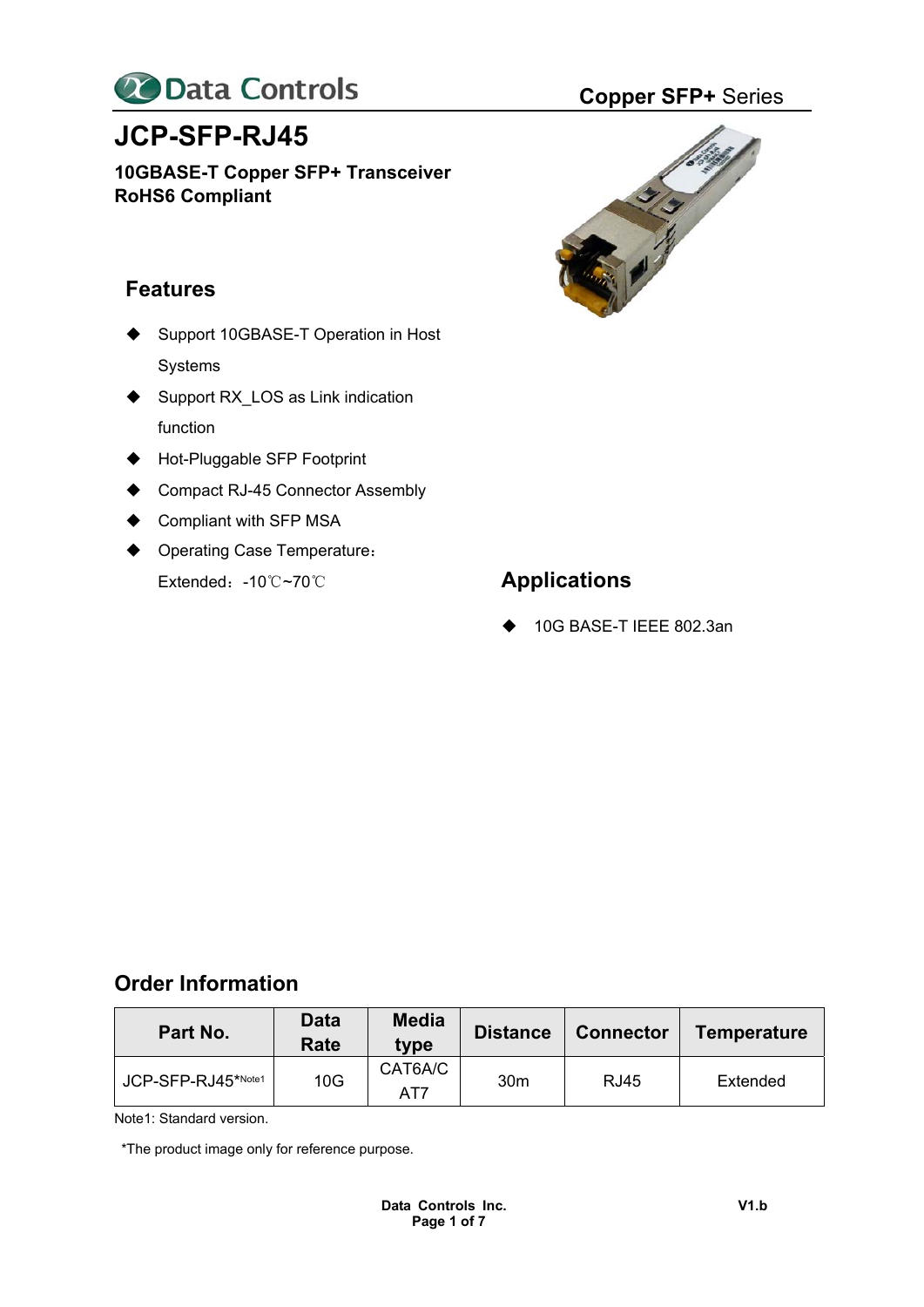# **Regulatory Compliance\*Note2**

| <b>Product Certificate</b> | <b>Certificate Number</b> | <b>Applicable Standard</b>    |
|----------------------------|---------------------------|-------------------------------|
|                            |                           | EN 60950-1:2006+A11+A1+A12+A2 |
| TUV                        | R50135086                 | EN 60825-1:2014               |
|                            |                           | EN 60825-2:2004+A1+A2         |
|                            |                           | UL 60950-1                    |
| UL                         | E317337                   | CSA C22.2 No. 60950-1-07      |
|                            |                           | EN 55022:2010                 |
| <b>EMC CE</b>              | AE 50285865 0001          | EN 55024:2010                 |
| <b>FCC</b>                 | WTF14F0514417E            | 47 CFR PART 15 OCT., 2013     |
| <b>FDA</b>                 |                           | CDRH 1040.10                  |
| <b>ROHS</b>                |                           | 2011/65/EU                    |

Note2: The above certificate number updated to June 2014, because some certificate will be updated every year, such as FDA and ROHS. For the latest certification information, please check with Data Contols Inc.

# **Product Description**

JCP-SFP-RJ45 10G BASE-T Copper Small Form Pluggable (SFP) modules are based on the SFP Multi Source Agreement (MSA). It is compliant with the 10G BASE-T,1000BASE-T, 100BASE-TX standards as specified in IEEE STD 802.3an, 802.3ab and 802.3au.

# **Absolute Maximum Ratings\***

| <b>Parameter</b>       | <b>Symbol</b> | Min    | Typ | <b>Max</b> | Units  |
|------------------------|---------------|--------|-----|------------|--------|
| Maximum Supply Voltage | Vcc           | $-0.5$ |     | 4.0        |        |
| Storage Temperature    | S             | $-40$  |     | 85         | $\sim$ |

\*Exceeding any one of these values may destroy the device permanently.

# **Normal operating condition**

| <b>Parameter</b>                  |      | <b>Symbol</b> |       | <b>Typ</b> | ∣ Max | <b>Units</b> |
|-----------------------------------|------|---------------|-------|------------|-------|--------------|
| <b>Operating Case Temperature</b> | Tc   | JCP-SFP-RJ45  | $-10$ |            |       | $\sim$       |
| Supply Voltage                    | Vcc. |               | 3.14  | 3.3        | 3.46  |              |

# **Electrical Characteristics**

| <b>Parameter</b>                     | <b>Symb</b><br>0l                                    | Min  | Typ | <b>Max</b> | <b>Units</b> | <b>Notes/Conditions</b> |  |
|--------------------------------------|------------------------------------------------------|------|-----|------------|--------------|-------------------------|--|
| +3.3 Volt Electrical Power Interface |                                                      |      |     |            |              |                         |  |
| Supply Current*Note4                 | Icc                                                  |      |     | 800        | mA           |                         |  |
| Input Voltage                        | Vcc                                                  | 3.13 | 3.3 | 3.47       | v            |                         |  |
|                                      | <b>Low-Speed Signals, Electronic Characteristics</b> |      |     |            |              |                         |  |
|                                      |                                                      |      |     |            |              | 4.7k to 10k pull-up to  |  |
| <b>SFP Output LOW</b>                | Vol                                                  | 0    |     | 0.5        | V            | host Vcc, measured at   |  |
|                                      |                                                      |      |     |            |              | host side of connector  |  |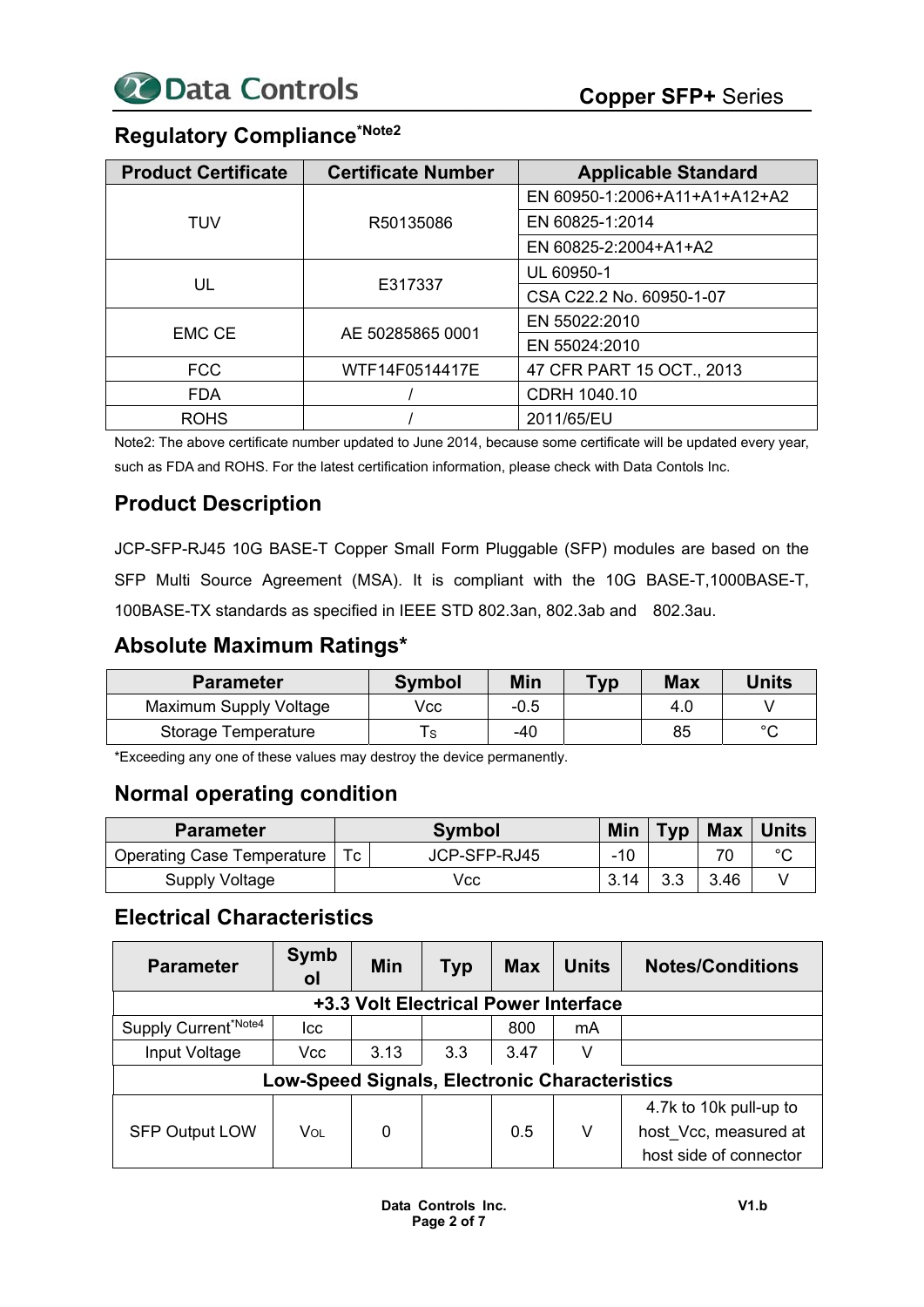

|                                                        |                       | host           |                                                  | host    |      | 4.7k to 10k pull-up to |
|--------------------------------------------------------|-----------------------|----------------|--------------------------------------------------|---------|------|------------------------|
| <b>SFP Output HIGH</b>                                 | <b>V<sub>OH</sub></b> | $Vcc -$        |                                                  | $Vcc +$ | V    | host Vcc, measured at  |
|                                                        |                       | 0.5            |                                                  | 0.3     |      | host side of connector |
|                                                        |                       |                |                                                  |         |      | 4.7k to 10k pull-up to |
| <b>SFP Input LOW</b>                                   | <b>VIL</b>            | $\mathbf 0$    |                                                  | 0.8     | V    | Vcc, measured at SFP   |
|                                                        |                       |                |                                                  |         |      | side of connector      |
|                                                        |                       |                |                                                  | $Vcc +$ |      | 4.7k to 10k pull-up to |
| <b>SFP Input HIGH</b>                                  | <b>VIH</b>            | $\overline{2}$ |                                                  | 0.3     | V    | Vcc, measured at SFP   |
|                                                        |                       |                |                                                  |         |      | side of connector      |
| High-Speed Electrical Interface, Transmission Line-SFP |                       |                |                                                  |         |      |                        |
| <b>Tx Output</b>                                       |                       |                |                                                  |         |      |                        |
| impedance                                              | Zout, TX              |                | 100                                              |         | Ohm  |                        |
|                                                        |                       |                |                                                  |         |      |                        |
| Rx Input                                               |                       |                |                                                  |         |      |                        |
| Impedance                                              | Zin, RX               |                | 100                                              |         | Ohm  |                        |
|                                                        |                       |                | <b>High-Speed Electrical Interface, Host-SFP</b> |         |      |                        |
| Single ended data                                      |                       |                |                                                  |         |      |                        |
| input swing                                            | Vin                   | 250            |                                                  | 1200    | mV   | Single ended           |
| Single ended data                                      |                       |                |                                                  |         |      |                        |
| output swing                                           | Vout                  | 350            |                                                  | 800     | mV   | Single ended           |
| <b>Rise/Fall Time</b>                                  | Tr, Tf                |                | 20                                               |         | psec | 20%-80%                |
| Tx Input                                               | Zin                   |                | 50                                               |         | Ohm  |                        |
| Impedance                                              |                       |                |                                                  |         |      | Single ended           |
| <b>Rx Output</b>                                       | Zout                  |                | 50                                               |         | Ohm  | Single ended           |
| Impedance                                              |                       |                |                                                  |         |      |                        |

# **Pin Descriptions**

| Pin No. | <b>Name</b>       | <b>Function</b>                     | Plug Seq. | <b>Notes</b>   |
|---------|-------------------|-------------------------------------|-----------|----------------|
|         | VeeT              | <b>Transmitter Ground</b>           |           |                |
| 2       | <b>TX Fault</b>   | <b>Transmitter Fault Indication</b> | 3         | Not used       |
| 3       | <b>TX Disable</b> | Transmitter Disable                 | 3         |                |
| 4       | MOD-DEF2          | Module Definition 2                 | 3         | $\overline{2}$ |
| 5       | MOD-DEF1          | <b>Module Definition 1</b>          | 3         | $\overline{2}$ |
| 6       | MOD-DEF0          | Module Definition 0                 | 3         | $\overline{2}$ |
| 7       | RS <sub>0</sub>   | No Connection required              | 3         |                |
| 8       | LOS.              | Loss of Signal                      | 3         | RX LOSS        |
| 9       | RS <sub>1</sub>   | No Connection required              |           |                |
| 10      | VeeR              | <b>Receiver Ground</b>              |           |                |
| 11      | VeeR              | <b>Receiver Ground</b>              |           |                |
| 12      | RD-               | Inv. Received Data Out              | 3         |                |
| 13      | $RD+$             | <b>Received Data Out</b>            | 3         |                |
| 14      | VeeR              | <b>Receiver Ground</b>              |           |                |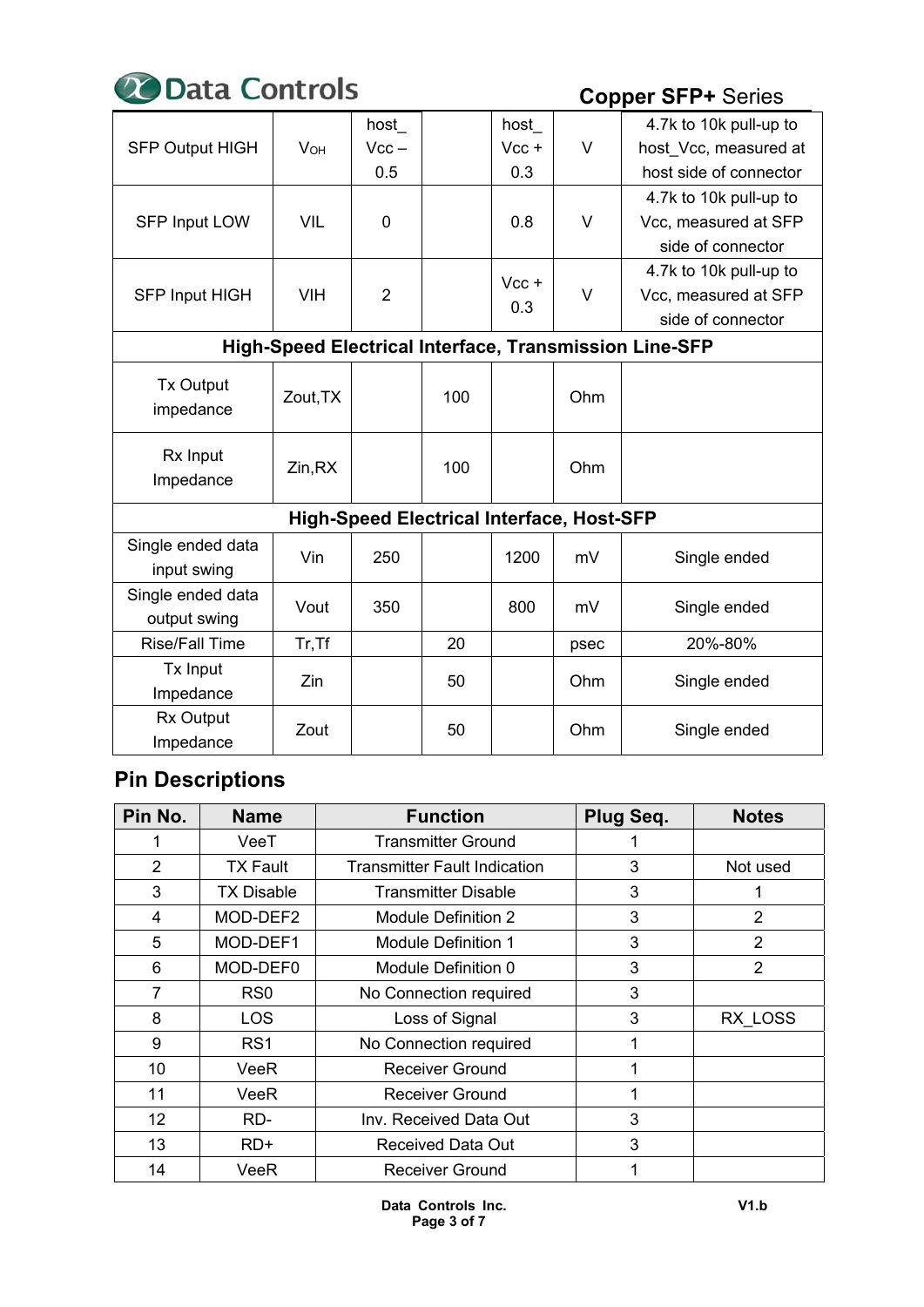

| 15 | VccR | <b>Receiver Power</b>     |  |
|----|------|---------------------------|--|
|    |      |                           |  |
| 16 | VccT | <b>Transmitter Power</b>  |  |
|    | VeeT | <b>Transmitter Ground</b> |  |
| 18 | TD+  | Transmit Data In          |  |
| 19 | TD-  | Inv. Transmit Data In     |  |
| 20 | VeeT | <b>Transmitter Ground</b> |  |

### **Notes:**

Note4 The power dissipation of JCP-SFP-RJ45 is higher than normal 10G optical transceiver. Please Notice:

The number of JCP-SFP-RJ45 needs to be determined according to the power supply capability of equipment.

Make sure the air flow is well for SFP in equipment;

Leave the adjacent port empty if possible;

# **The following is the Diagram of host board connector block pin numbers and names**



# **Serial Communication Protocol**

Data Controls Inc. Copper SFPs support the 2-wire serial communication protocol outlined in the SFP MSA, These SFP use a 128 byte EEPROM with an address of A0H.

# **EEPROM Serial ID Memory Contents**

Accessing Serial ID Memory uses the 2 wire address 1010000X (A0H). Memory Contents of Serial ID are shown in Table 1.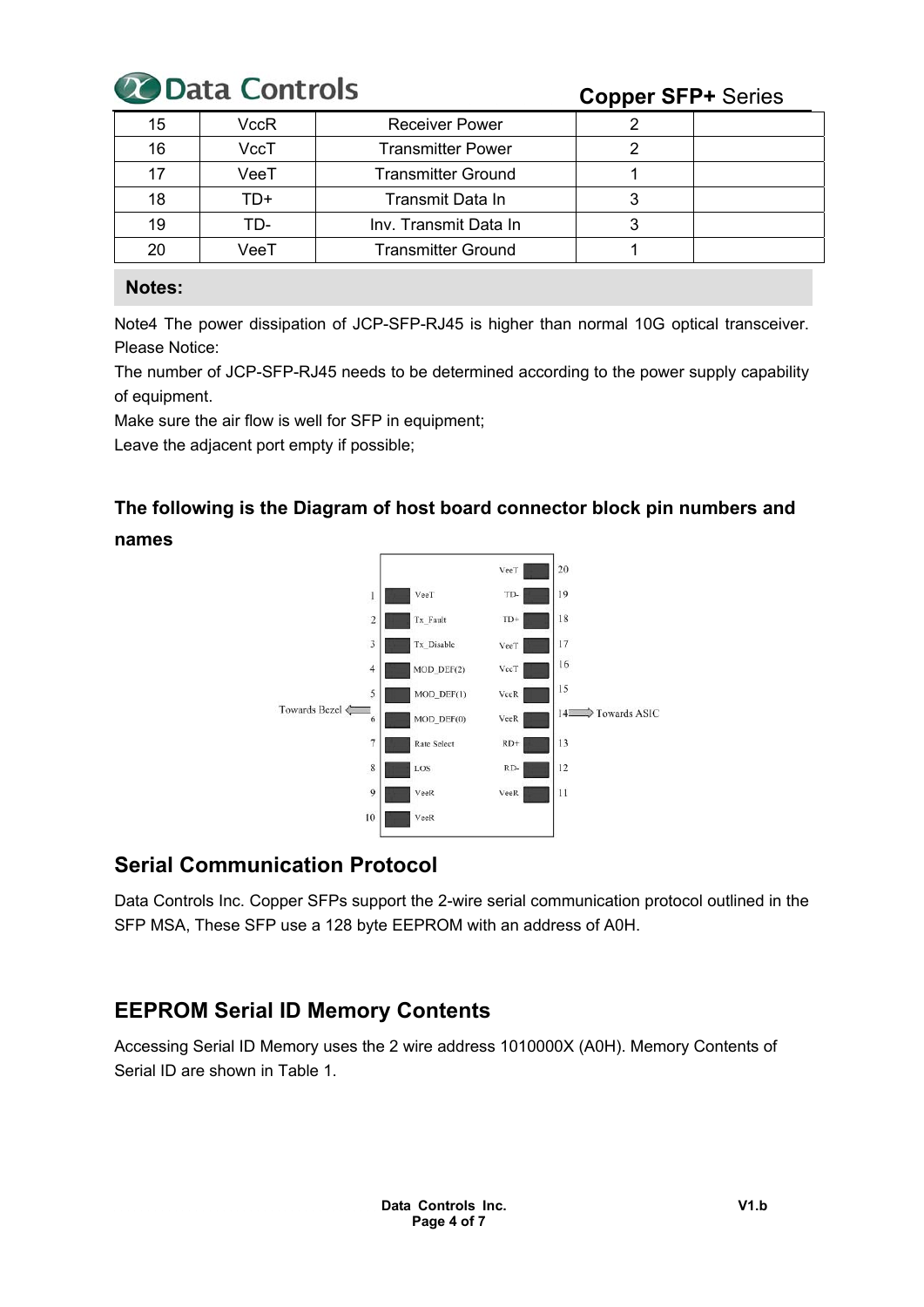

## **Table 1 Serial ID Memory Contents**

| Addr.          | <b>Size</b><br>(Bytes) | <b>Name of Field</b> | <b>Hex</b>                                                                  | <b>Description</b>                                                 |
|----------------|------------------------|----------------------|-----------------------------------------------------------------------------|--------------------------------------------------------------------|
|                |                        |                      | <b>BASE ID FIELDS</b>                                                       |                                                                    |
| $\mathbf 0$    | 1                      | Identifier           | 03                                                                          | <b>SFP</b>                                                         |
| 1              | 1                      | Ext. Identifier      | 04                                                                          | SFP function is defined by<br>serial ID only                       |
| $\overline{2}$ | 1                      | 07<br>Connector      |                                                                             | $-LC$                                                              |
| $3 - 10$       | 8                      | Transceiver          | 10 00 00 00 00 00<br>00 00                                                  | <b>Transmitter Code</b>                                            |
| 11             | 1                      | Encoding             | 06                                                                          | 64B/66B                                                            |
| 12             | 1                      | BR, Nominal          | 67                                                                          | 10.3G                                                              |
| 13             | 1                      | Reserved             | 00                                                                          |                                                                    |
| 14             | 1                      | Length (9µm)km       | 00                                                                          |                                                                    |
| 15             | 1                      | Length(9µm)100m      | 00                                                                          |                                                                    |
| 16             | 1                      | Length (50µm) 10m    | 08                                                                          | 80 <sub>m</sub>                                                    |
| 17             | 1                      | Length(62.5µm)10m    | 02                                                                          | 20m                                                                |
| 18             | 1                      | Length (Copper)      | 00                                                                          |                                                                    |
| 19             | 1                      | Reserved             | 1E                                                                          | 300m                                                               |
| 20-35          | 16                     | Vendor name          | XX XX XX XX XX<br>XX XX XX <sup>(Note3)</sup> 20<br>20 20 20 20 20 20<br>20 | Vendor name (ASCII)                                                |
| 36             | 1                      | Reserved             | 00                                                                          |                                                                    |
| 37-39          | 3                      | Vendor OUI           | XX XX XX <sup>(Note3)</sup>                                                 |                                                                    |
| 40-55          | 16                     | Vendor PN            | XX XX XX XX XX<br>XX XX XX XX XX<br>XX XX XX XX XX<br>XX(Note3)             | Transceiver part number                                            |
| 56-59          | 4                      | Vendor rev           | XX XX XX XX <sup>(Note3)</sup>                                              |                                                                    |
| 60-61          | $\overline{2}$         | Wavelength           | 03 52                                                                       | $-850$ nm                                                          |
| 62             | 1                      | Reserved             | 00                                                                          |                                                                    |
| 63             | 1                      | CC_BASE              | <b>Check Sum</b><br>(Variable)                                              | Check code for Base ID Fields                                      |
|                |                        |                      | <b>EXTENDED ID FIELDS</b>                                                   |                                                                    |
| 64-65          | $\overline{2}$         | Options              | 00 1A                                                                       | TX DISABLE, TX FAULT and<br>Loss of Signal implemented.            |
| 66             | 1                      | BR, max              | 00                                                                          |                                                                    |
| 67             | 1                      | BR, min              | 00                                                                          |                                                                    |
| 68-83          | 16                     | Vendor SN            | XX XX XX XX<br>XX XX XX XX<br>20 20 20 20 20 20<br>20 20(Note3)             | Serial Number of transceiver<br>(ASCII). For example<br>"B000822". |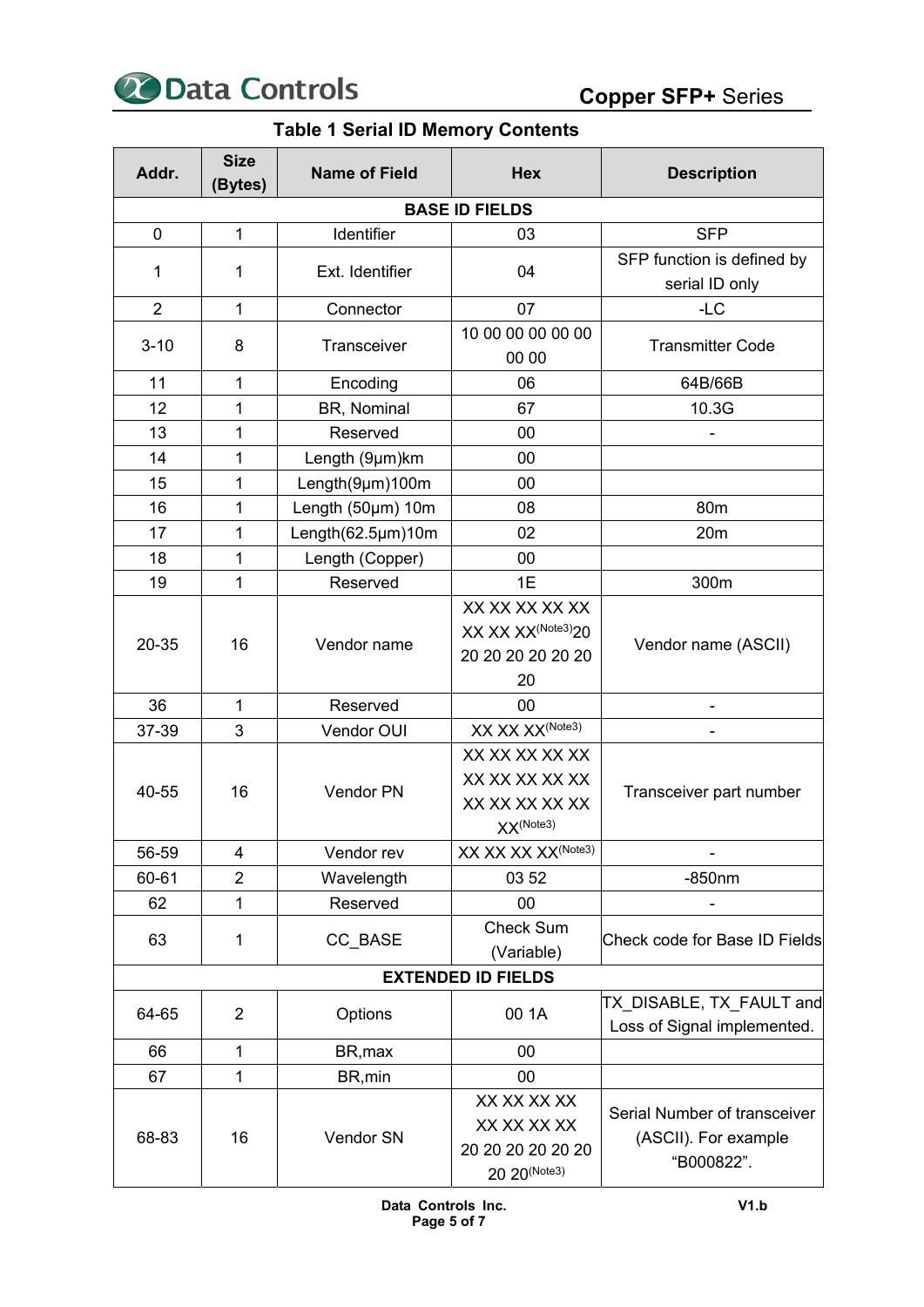

| 84-91   | 8   | Date code                    | XX XX XX XX XX                   | Manufactory date code.        |
|---------|-----|------------------------------|----------------------------------|-------------------------------|
|         |     |                              | XX XX XX <sup>(Note3)</sup>      | For example "080405".         |
| 92      |     | Diagnostic                   | $XX^{(Note3)}$                   | Digital diagnostic monitoring |
|         |     | <b>Monitoring Type</b>       |                                  | implemented                   |
| 93      |     | <b>Enhanced Options</b>      | $XX^{(Note3)}$                   | Optional flags                |
| 94      |     | SFF 8472                     | XX(Note3)                        | 01 for diagnostics (Rev9.3    |
|         |     | Compliance                   |                                  | SFF-8472).                    |
| 95      |     |                              | Check Sum                        | Check sum for Extended ID     |
|         |     | CC EXT                       | (Variable)                       | Field.                        |
|         |     |                              | <b>VENDOR SPECIFIC ID FIELDS</b> |                               |
| 96-127  | 32  |                              |                                  | Depends on customer           |
|         |     | Vendor Specific<br>Read only |                                  | information                   |
| 128-255 | 128 | Reserved                     | Read only                        |                               |

Note3: The "XX" byte should be filled in according to practical case. For more information, please refer to the related document of SFP Multi-Source Agreement (MSA).

# **Mechanical Specifications**

Data Controls Inc.'s Copper SFP transceivers are compliant with the dimensions defined by the SFP Multi-Sourcing Agreement (MSA).



\*This 2D drawing only for reference, please check with Data Controls Inc. before ordering.